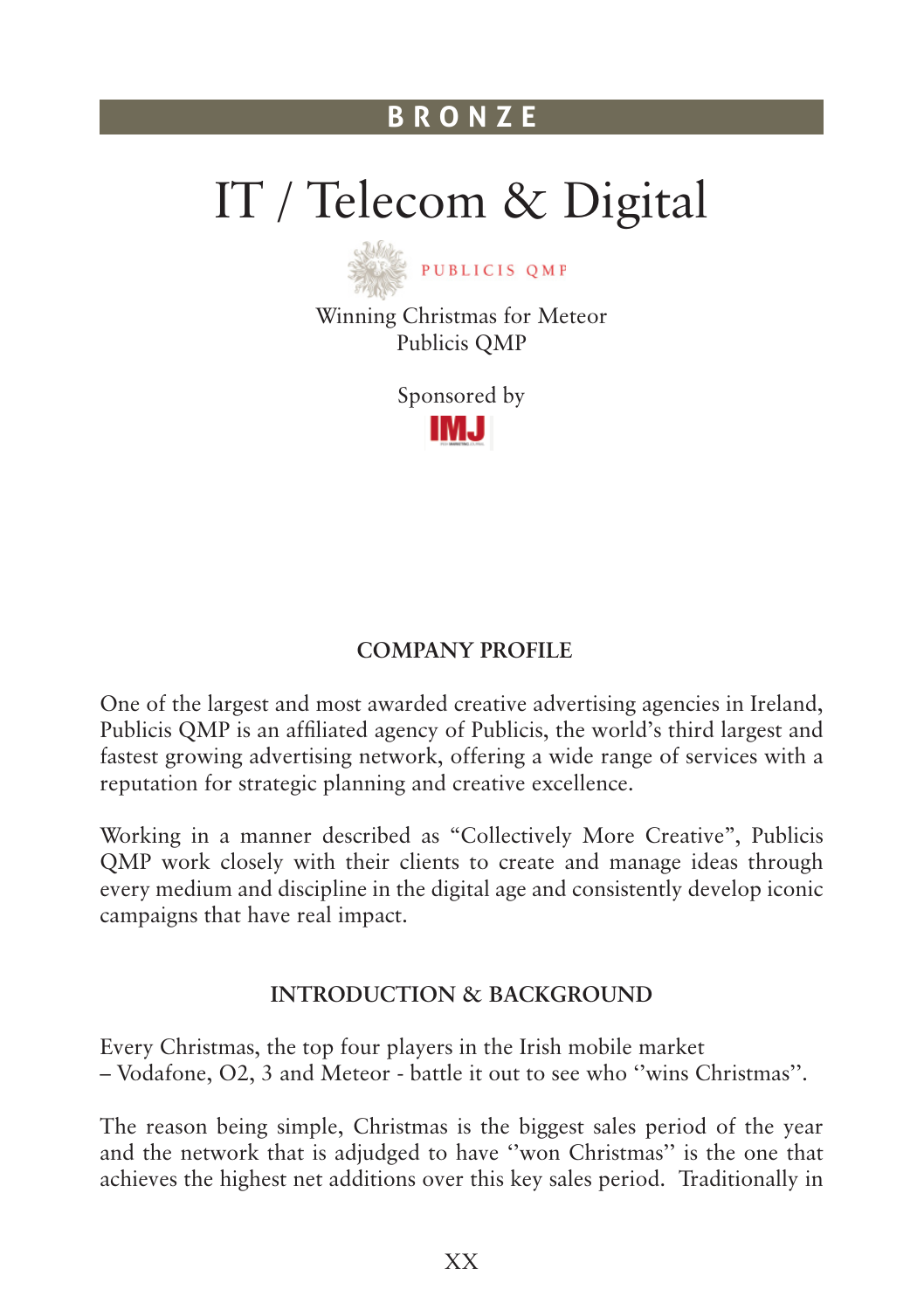the month of December Meteor sell twice as many handsets as they do in a standard month.

Between 2005 and 2008, Meteor was the underdog battling it out against two multinational competitors in Vodafone and O2.

Nonetheless, Meteor achieved major success, doubling its market share and attracting 1 million customers by September 2008.

This achievement was based on the establishment of three key pillars for the brand:

- 1. Price Advantage
- 2. Differentiated Brand Personality
- 3. High Impact Advertising

Having witnessed the Meteor brand gain, Vodafone and O2, changed their game in 2008 and responded with increased competitive pressure.

They reacted firstly by focussing on their pricing structures to remove the value differentiator, and secondly, by reviewing their brand positioning and communications - attempting to shift from their cold, corporate look and feel to ape Meteor's warm, human brand personality.

With the mobile market at full penetration, attracting 'switchers' from other networks was the name of the game and Christmas would be the sector's biggest sales period in 2009.

To compete at Christmas, the networks traditionally went head to head with special offers and the latest handset range to attract switchers while attempting to minimise their ''churn'' rate (incidence of customers switching from their network) so as to grow share.

As Christmas 2009 approached, Meteor's brand personality was being copied by its competitors and, more importantly, it didn't have a market leading value offer to promote over this key period. So the advertising would have to work harder than ever to convince customers to switch to, or stay with Meteor, over the coming Christmas.

This paper tells the story of how, through high impact advertising, Meteor managed to stave off the efforts of its two main competitors and ''win Christmas'' 2009.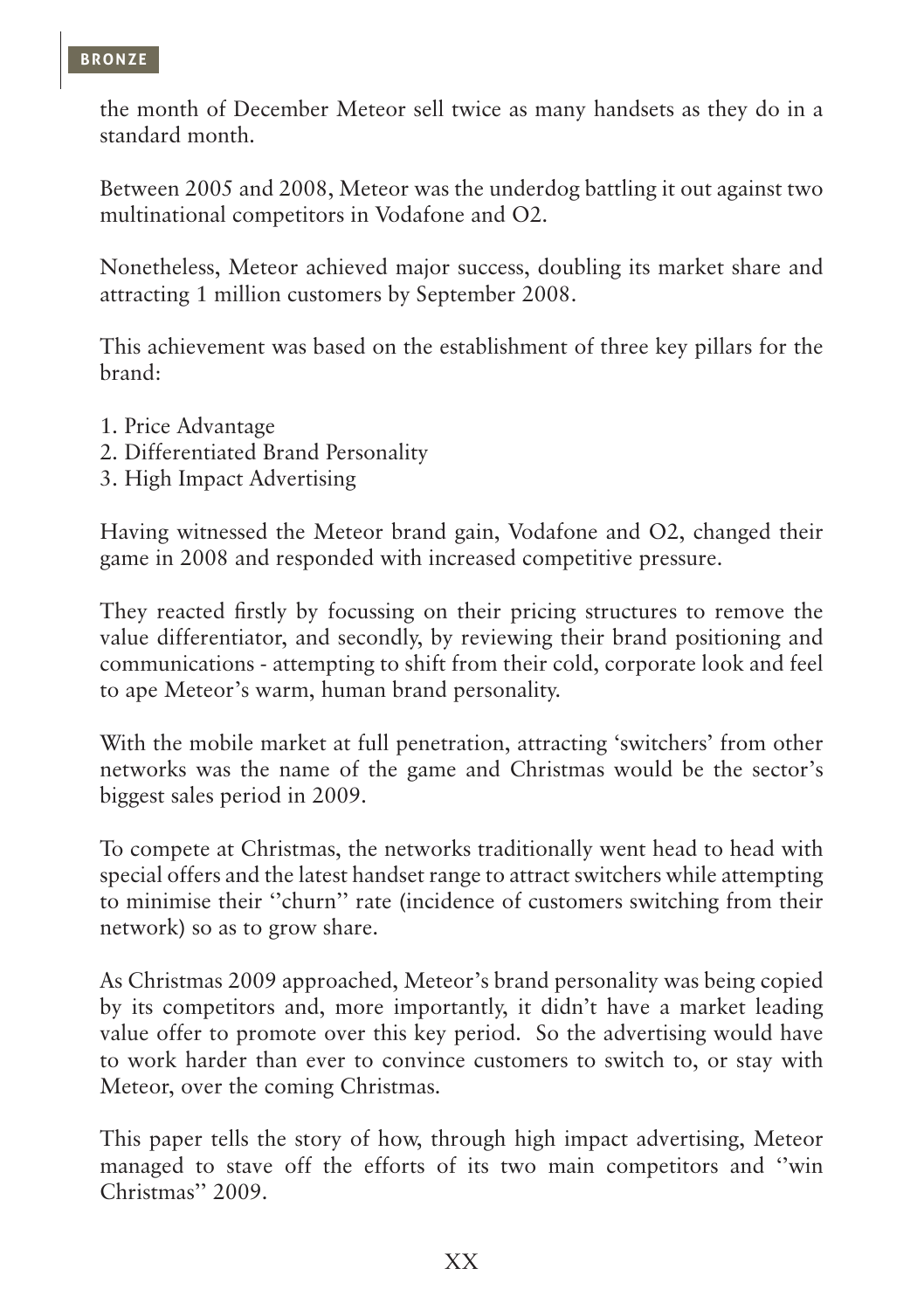## **Marketing Objectives**

Three clear objectives were set for Meteor's Christmas Campaign

Objective 1: To develop a high impact campaign that would drive key brand and advertising scores.

Objective 2: To achieve the highest level of prepay sales during this key sales period.

Objective 3: To reduce churn during the Christmas period by developing a campaign that would appeal to existing customers and drive upgrades.

## **The Task**

Meteor was facing into the biggest selling period of the year, Christmas 2009, in a very different position to previous years.

The Brand's core positioning was being heavily challenged - the big boys had warmed up their personality and lowered their prices and it was clear that in order to win the lion's share of the switching market at Christmas, Meteor had to play to the key strength that remained – its high impact advertising.

But, would that be enough?

## **The Strategy**

We looked back at the consumer insights and brand truths that had driven growth and drew inspiration for our strategy from these.

Meteor had traditionally created brand charisma and growth through the archetypal story of the irreverent but friendly challenger taking on the big boys and driving value into the market.

This story was amplified at Christmas as people wanted a warm and fuzzy Christmas feel along with a comic twist, cool phones and great value.

Traditionally Meteor had an advantage at Christmas as our brand personality and leading value proposition let us go to town and be clearly distinct from the competition by highlighting these attributes.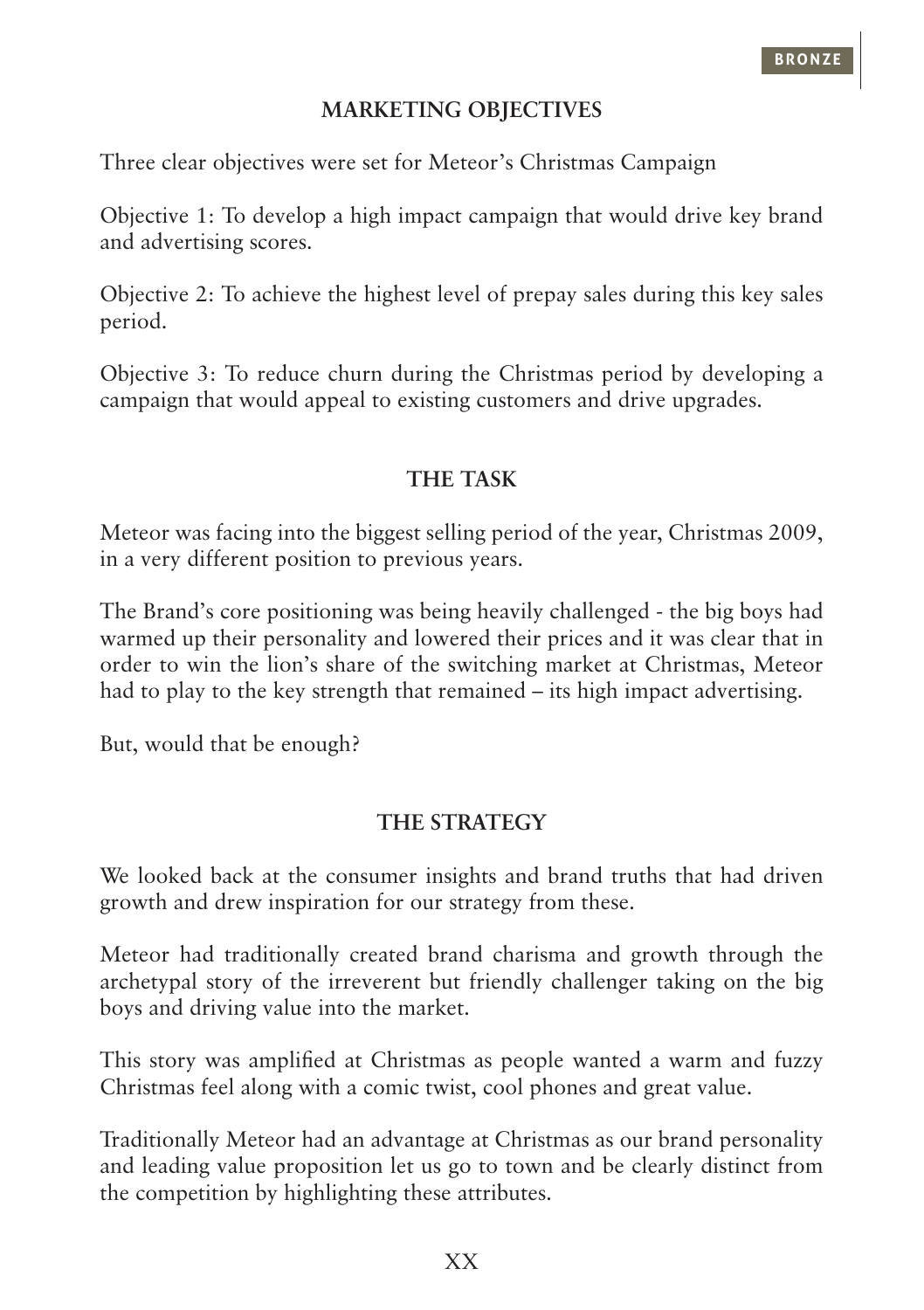And as Christmas 2009, and its challenges loomed, we decided to dig our heels in, ring fence what we owned and hit back at our competitors - hard.

Our strategy was to use the power of great advertising to suggest that the narrative story of the warm sociable challenger taking on the big boys still existed. We knew that this was a story people loved, and were drawn to, what made them love the brand in the first place.

Wrapping that 'narrative' in the traditional Christmas Meteor advertising tone, with a humorous twist and a clear, albeit not market leading, value message, would still build cut through and generate the required emotional affinity for Meteor.

#### **The Idea & Communication Activity**

We needed a creative idea that did warm, fuzzy and humour with a story that would 'push' Vodafone and O2 back into their previous positions of being 'colder' and more aloof than Meteor.

We also needed to promote value even though this was no longer a key differentiator for the Meteor Brand.

The creative idea was to draw people into the drama of an on-street Christmas 'Carol Off'. Meteor being portrayed as the warm underdog everyman, with the competition being subtly represented in the advertising as the traditional, arrogant, cold and snobbish 'big boys' that nobody likes.

#### **The Storyline**

In the Meteor "Carol Off" campaign Meteor's po-faced competitors were initially seen to be winning the "Carol Off", outnumbering our Meteor gang, just as they do in the marketplace.

However, in true challenger form, our heroes fight back with the help of Meteor's free calls and texts, summoning a wider network of family and friends who in turn spread the word and come to support our heroes in their efforts to win the 'Carol Off'.

This scenario gave us, at least in the context of the campaign, a differentiated position with the traditional Meteor 'twist' that people had come to love.

Winning the 'Carol Off' symbolised Meteor once again winning the battle against all the odds.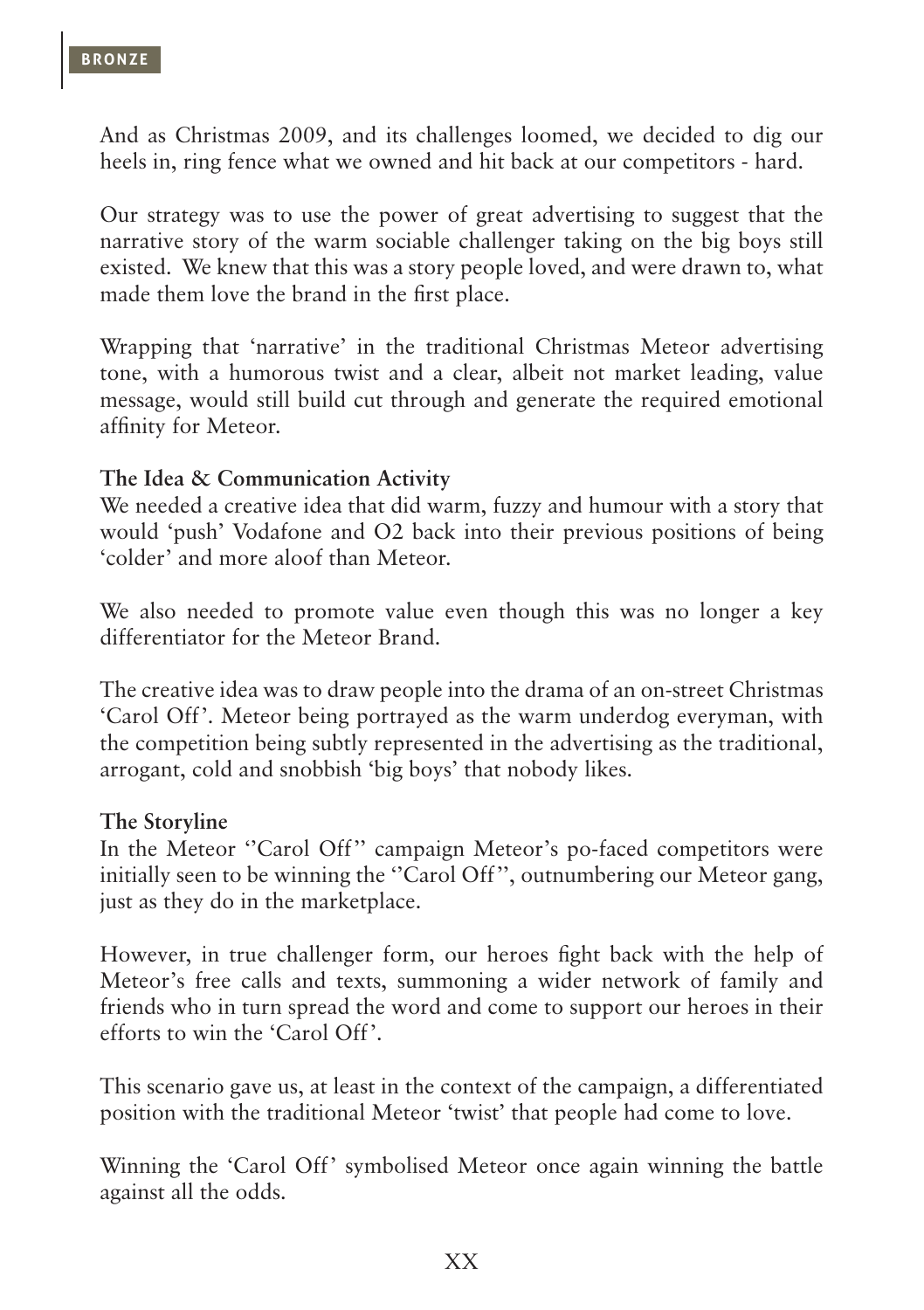

Bronze Award - Winning Christmas for Meteor Publicis QMP





buy in store or at meteor.ie

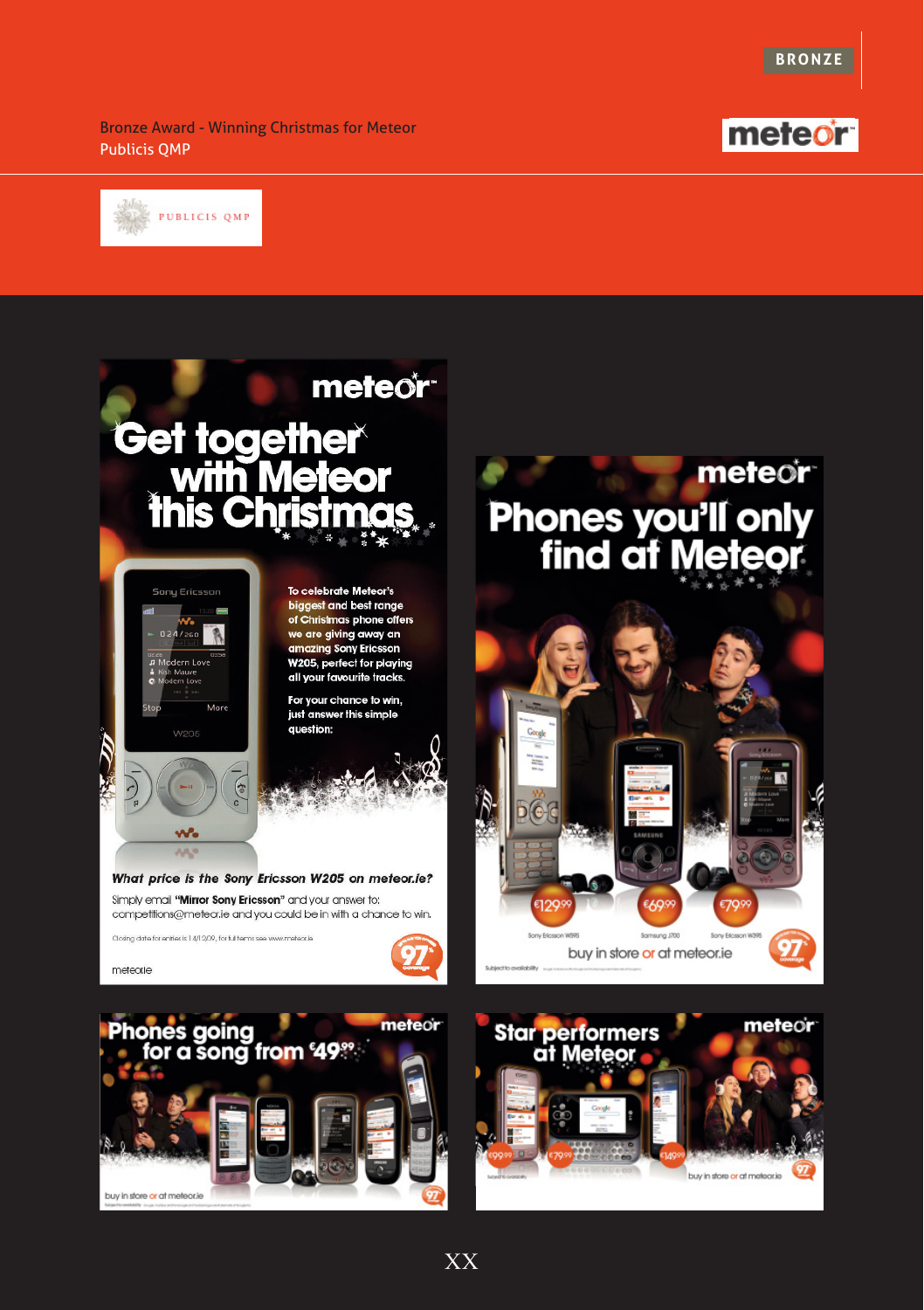Also, we clearly suggested that Meteor allowed customers to be more sociable, implying both a rational and emotional 'price advantage'.

The message also said something compelling about the Meteor tribe that was hugely appealing – that they're more social, more connected and more inclusive.

#### **Bringing it to life**

The campaign consisted of two 30 second TV executions and two 10 TV second executions, along with a strong support campaign online, on outdoor, press and radio.

The two 30 second TV executions told the 'Carol Off' story whilst at the same time promoted Meteor's latest range of handsets.

The two 10 second TV executions were used to promote mobile internet and mobile broadband while the supporting media was primarily handset focused.

## **Media Strategy**

The campaign started in November, as is necessary during the busy Christmas period, was heavy weight and multi media in order to deliver strong visibility.

TV was the key medium with rapid delivery of 1+ coverage in week one and delivering average frequency of 4+ in both November and December. Outdoor then launched on a variety of large formats to deliver the impact of the campaign, and then in the following cycle was used at a tactical street level to target commuters and Christmas shoppers.

Radio was used to deliver a strong call to action and to drive frequency for the message, using a mixture of the 15-34 year old targeted stations nationally and locally. Radio promotions on the key youth stations allowed the audience to interact further with the Meteor brand.

Press ads ran in a variety of national and local titles. They were used to show range, store locations, network offer & pricing, with a strong call to action on all copy. A catalogue insert ran in national titles to showcase the full Meteor Christmas handset range.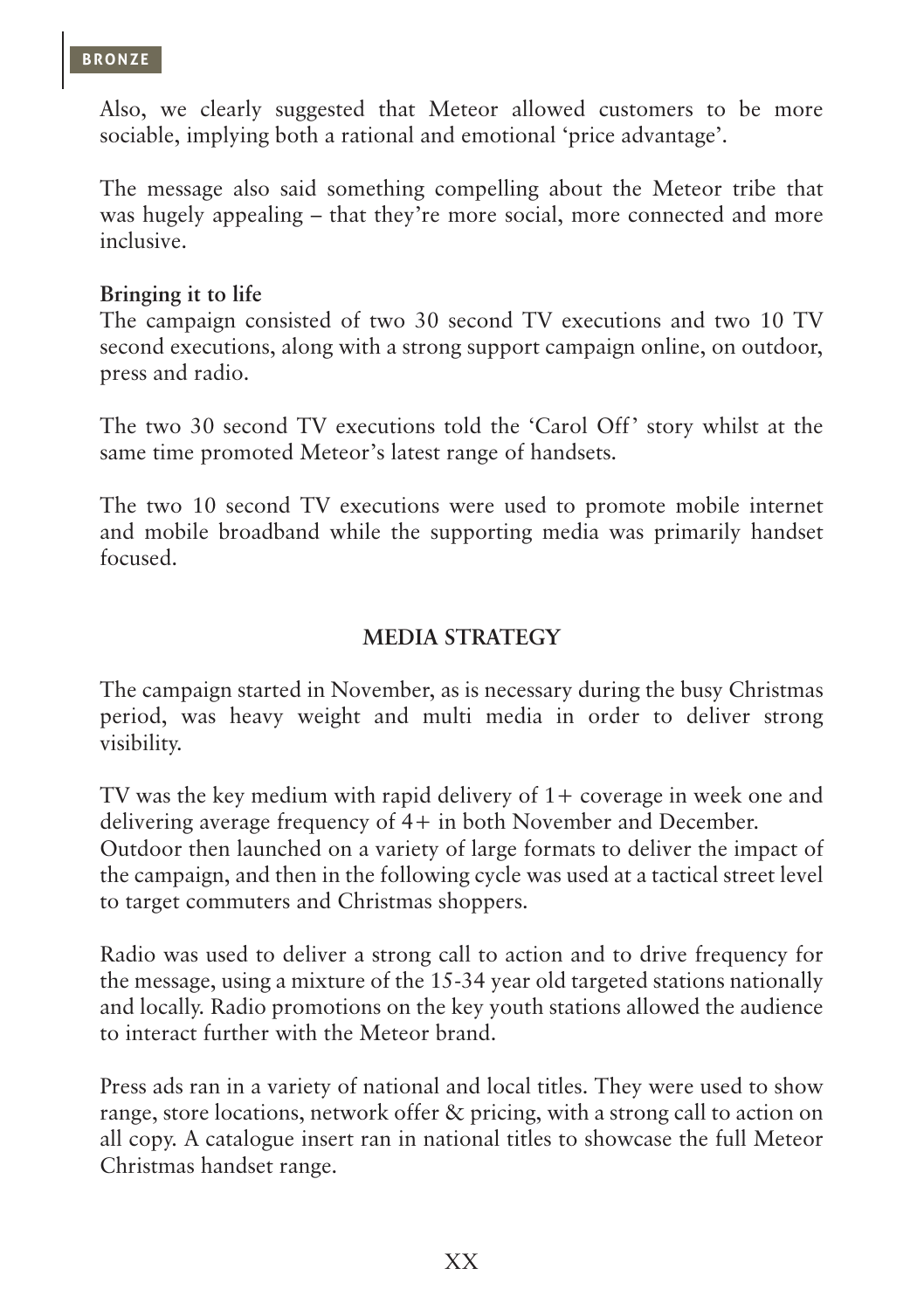Finally, a presence in cinemas nationally from the last week of November right through to Christmas allowed the full impact of the TV ad to reach captive audiences attending Christmas blockbuster movies across the country.

#### **The Results**

The Meteor "Carol Off'' campaign was an outstanding success and Meteor were deemed the outright winners of Christmas 2009 with the campaign outperforming against all the objectives set:

Objective 1: To develop a high impact campaign that would drive key brand and advertising scores.

#### **Results**

"Carol Off" was extremely successful in grabbing viewer attention and delivering advertising appeal, delivering the highest recall score ever for a Meteor campaign at 73%, well exceeding the target of 53% set.

|               | <b>Target</b> | tual |
|---------------|---------------|------|
| <b>Recall</b> |               | ३%   |

The campaign also exceeded the brand awareness target by two percentage points:

|                        | Target | Actual |
|------------------------|--------|--------|
| <b>Brand Awareness</b> | 70%    | 72%    |

While 'Carol Off's' performance on bonding was 18% points ahead of the target:

|                | <b>Target</b> | Actual |
|----------------|---------------|--------|
| <b>Bonding</b> | 40%           | 58%    |

This campaign also performed above the norm and target for exact message communication.

In post-campaign research 39% of the respondents could spontaneously replay the exact message of the advert 'Get together this Christmas with free Meteor Talk and Text'.

Again, this was an exceptional performance given that the target for spontaneous replay of this message was 28% while the average exact message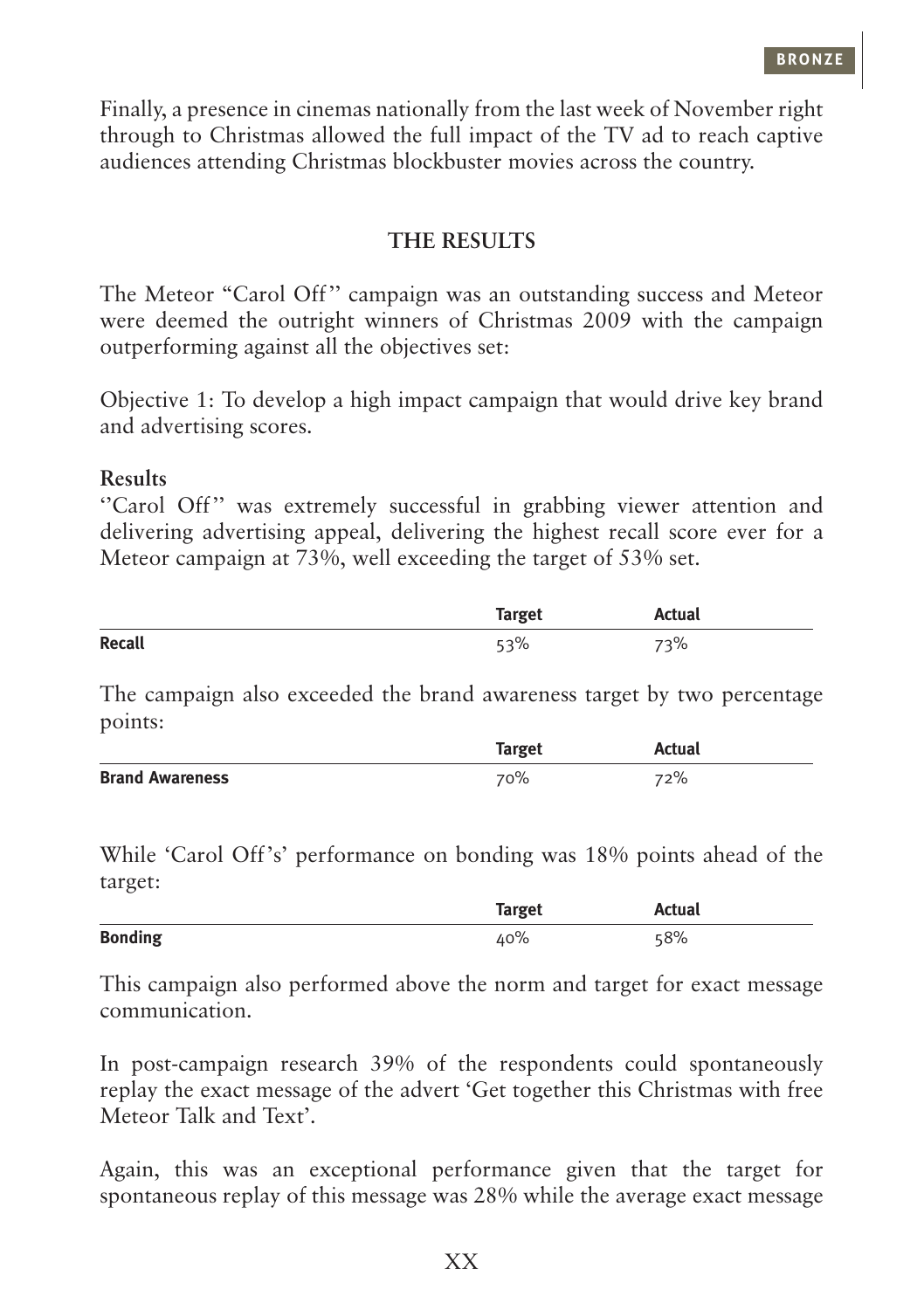

spontaneous recall for Meteor advertising is 26%.

Objective 2: To achieve the highest level of prepay sales during this key sales period.

#### **Results**

The table below shows how Meteor attracted the lion's share of available switchers over the Christmas period, 31% of switchers moved to Meteor.

'Switched to' figures:

|                        | <b>Pre October</b> | <b>November</b> | <b>December</b> |
|------------------------|--------------------|-----------------|-----------------|
| <i><b>Vodafone</b></i> | 25%                | 24%             | 24%             |
| l 02                   | 28%                | 26%             | 22%             |
| l Meteor               | 26%                | 29%             | 31%             |

*Source: Millward Brown Lansdowne Tracking Report May 2010*

The table below highlights the net additions that each of the three main networks acquired in Q4 2009 and clearly shows that Meteor won sales/net additions.

|               | Net Additions (sales minus churn) |
|---------------|-----------------------------------|
| Vodafone      | $-7,000$                          |
| l O2          | $-23,000$                         |
| <b>Meteor</b> | $+19,000$                         |

*Source: Comreg*

Objective 3: To reduce churn by developing a campaign that would appeal to existing customers and drive upgrades.

## **Results**

52% of Meteor customers over the Christmas period were upgrade customers so the campaign appealed to existing Meteor customers and prevented these from 'porting' to a competitor network.

This was also an increase of 5% on upgrade customers as a percentage of overall gross additions to the network following the campaign.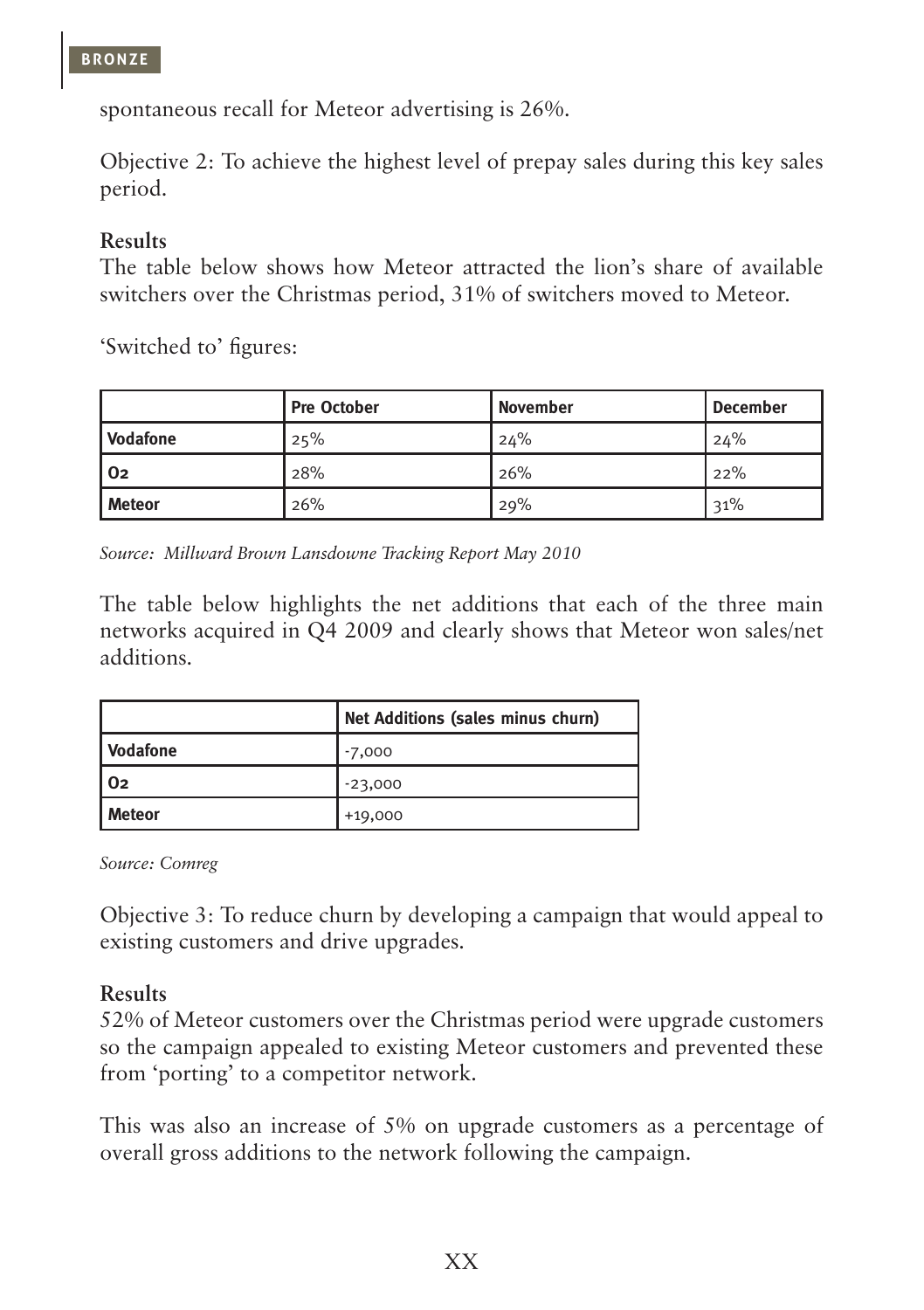Analysis shows that upgrade customers are more valuable, having a higher ARPU (average revenue per user) than a new customer  $-$  62.91 versus  $€24.90.$ 

This is because upgrade customers are more likely to top up in higher denominations, and do so more frequently.

#### **Impact on Behavioural Attitude & Payback**

The table below compares the share of voice figures for Christmas 2009 for each network with the results for net additions (sales less churn) to each network for Q4 2009 (published by Comreg).

It is clear from this table that Meteor is the only network with positive net additions for the period and therefore won the battle for Christmas sales.

|          | <b>Share of Voice</b> | Net Additions (sales minus churn) |
|----------|-----------------------|-----------------------------------|
| Vodafone | 31%                   | $-7,000$                          |
| l O2     | 22%                   | $-23,000$                         |
| l Meteor | 29%                   | $+19,000$                         |

#### **Return on Advertising Investment**

Net additions x average tenure x Average Revenue Per User\*

 $19,000 \times 12 \times \text{€}8.91$  $€6,591,480$ 

**Production and media investment**   $€2,400,000$ 

**Return on advertising investment**   $€4,191,480$ 

\*Average revenue per user for an upgrade customer  $= \epsilon 32.91$ Average revenue per user for a new customer  $= \epsilon 24.90$ Overall average revenue per user =  $\epsilon$ 28.91

## **Eliminating other factors as key sales drivers (price, product and distribution).**

As already detailed throughout this case, pricing was not a factor in achieving the sales success detailed, as the price gap between Meteor and its competitors had been closed.